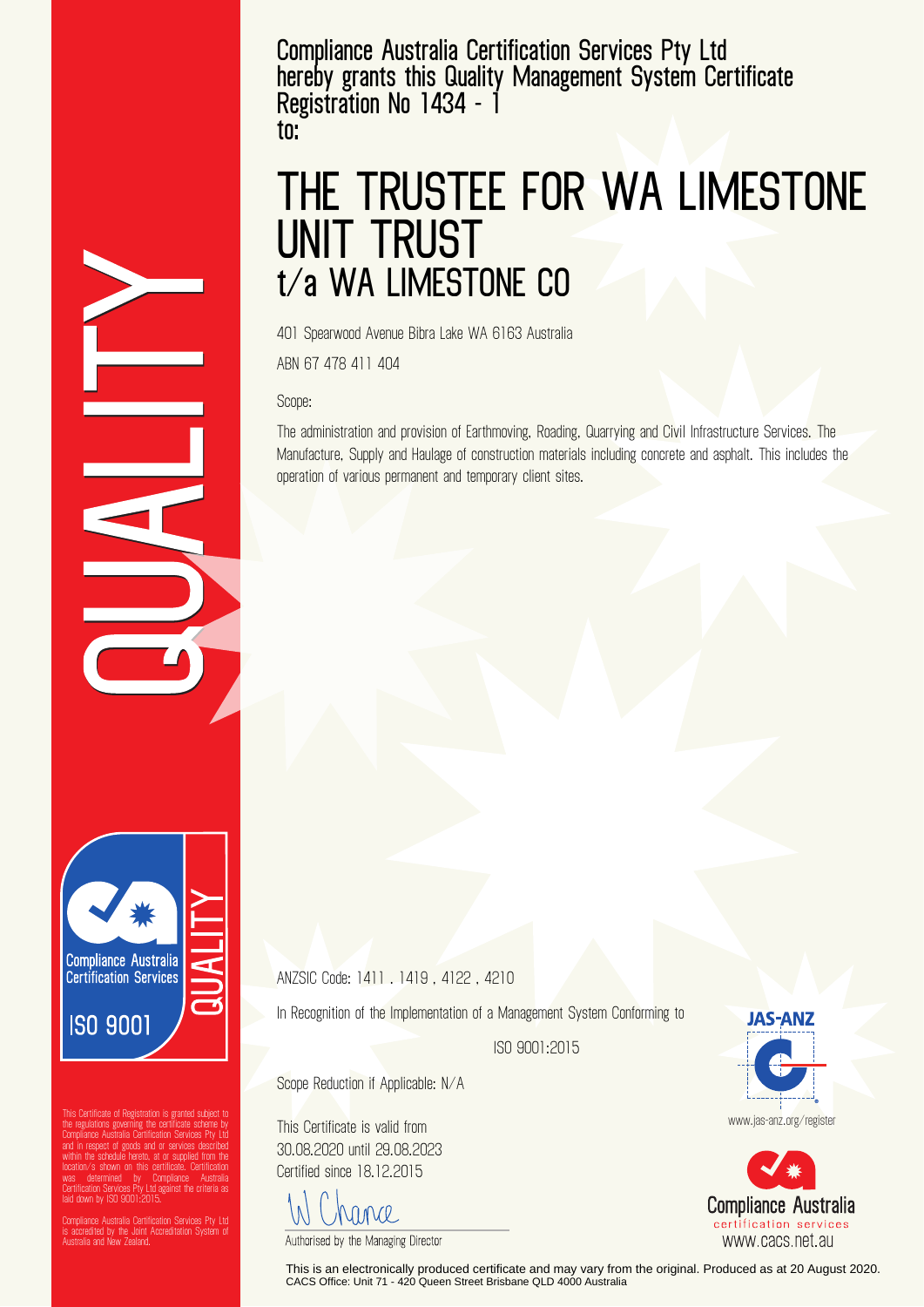**Compliance Australia Certification Services Pty Ltd hereby grants this Quality Management System Certificate Registration No 1434 - 2 to:**

## **The Trustee for Ransberg Unit Trust t/a WA Premix WA Bluemetal**

401 Spearwood Avenue Bibra Lake WA 6163 Australia

ABN 32 094 536 764

Scope:

The administration and provision of Earthmoving, Roading, Quarrying and Civil Infrastructure Services. The Manufacture, Supply and Haulage of construction materials including concrete and asphalt. This includes the operation of various permanent and temporary client sites.

**Compliance Australia Certification Services ISO 9001** 

the regulations governing the certificate scheme by Compliance Australia Certification Services Pty Ltd and in respect of goods and or services described within the schedule hereto, at or supplied from the location/s shown on this certificate. Certification was determined by Compliance Australia Certification Services Pty Ltd against the criteria as laid down by ISO 9001:2015.

Compliance Australia Certification Services Pty Ltd is accredited by the Joint Accreditation System of Australia and New Zealand.

ANZSIC Code: 1411 . 1419 , 4122 , 4210

In Recognition of the Implementation of a Management System Conforming to

ISO 9001:2015

Scope Reduction if Applicable: N/A

This Certificate is valid from 30.08.2020 until 29.08.2023 Certified since 18.12.2015

VINCE

Authorised by the Managing Director

This is an electronically produced certificate and may vary from the original. Produced as at 20 August 2020. CACS Office: Unit 71 - 420 Queen Street Brisbane QLD 4000 Australia